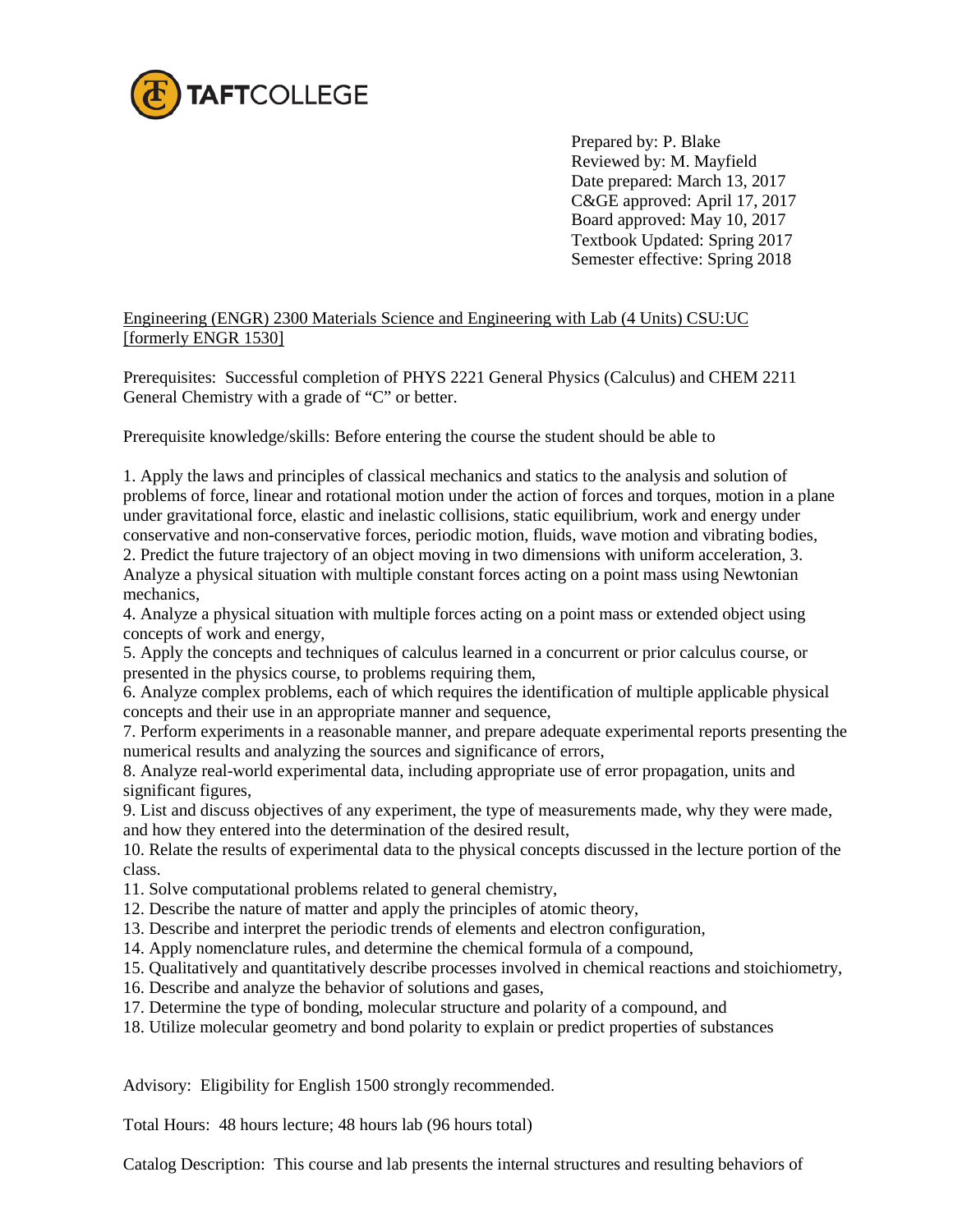

materials used in engineering applications, including metals, ceramics, polymers, composites, and semiconductors. The emphasis is upon developing the ability both to select appropriate materials to meet engineering design criteria and to understand the effects of heat, stress, imperfections, and chemical environments upon material properties and performance. The lab will apply concepts learned through usage of test equipment, data acquisition, analyzing experimental data and writing engineering reports. Not open to students with credit in ENGR 1530. C-ID: ENGR 140B

Type of Class/Course: Transfer Degree Credit

Text: Callister, William. *Materials Science and Engineering: An Introduction*. 9<sup>th</sup> ed. New York: Wiley P, 2013.

Course Objectives:

By the end of the course a successful student will be able to:

- 1. Explain the relationship between the internal structure of materials and their macroscopic properties used in engineering applications including metals, ceramics, semi-conductors and composites
- 2. Explain methods (intentional or unintentional) of altering the structure of materials by mechanical, chemical, or thermal means in order to change material properties,
- 3. Illustrate the various systems for classifying materials, and compare differences in properties among material classes that derive from differences in structure,
- 4. Explain material selection criteria and impact of heat, stress, imperfections and chemical environments upon material properties and performance,
- 5. Gather data from reference sources regarding the properties, processing, and performance characteristics of materials, and use it as a basis to recommend appropriate material(s) to meet engineering design criteria,
- 6. Operate various material test equipment safely and effectively, and
- 7. Demonstrate understanding of how to gather and analyze data, make recommendations for material use and write appropriate reports.

Course Scope and Content (Lecture):

| Unit I   | Introduction to Materials<br>A. Atomic Structure and Bonding<br>B. Crystalline and noncrystalline solids<br>C. Imperfections in crystals<br>D. Diffusion                                            |
|----------|-----------------------------------------------------------------------------------------------------------------------------------------------------------------------------------------------------|
| Unit II  | Material Selection in Engineering<br>A. Purpose of Specifications<br>B. Types of Materials<br>C. Basic Properties                                                                                   |
| Unit III | Mechanical properties and testing<br>A. Stress and strain: modes, true/engineering<br>B. Mechanical failure: fracture, fatigue, creep<br>C. Strength, Stiffness, Hardness, Flexibility, Brittleness |
| Unit IV  | <b>Metals and Metal Alloys</b><br>A. Elastic and plastic deformation                                                                                                                                |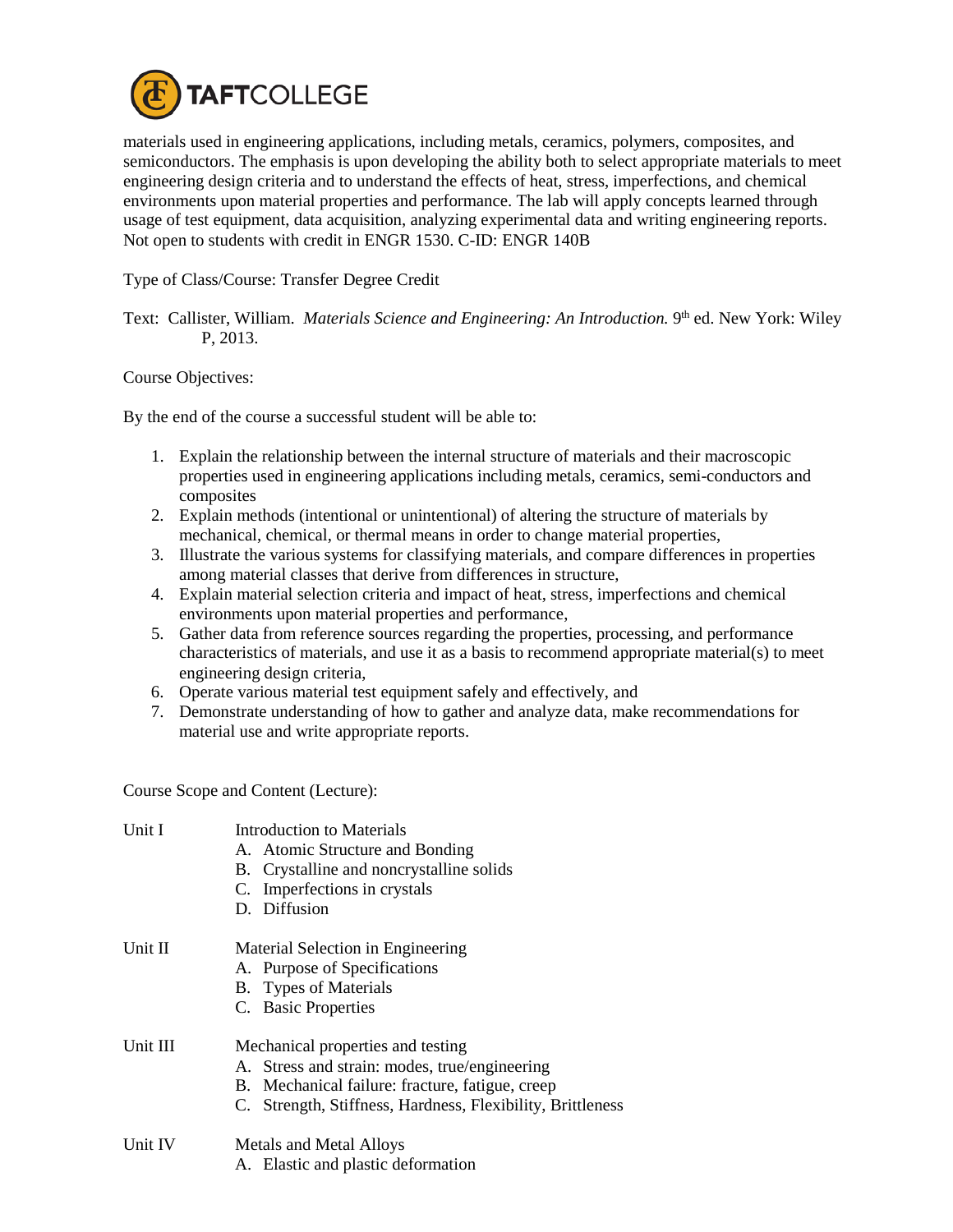

|           | B. Iron-Carbon system, heat treatment of steels<br>C. Strengthening and toughening<br>D. Phase diagrams<br>E. Phase transformations<br>F. Forming and Fabrication<br>G. Alloys<br>H. Aluminums<br>I. Applications |  |
|-----------|-------------------------------------------------------------------------------------------------------------------------------------------------------------------------------------------------------------------|--|
| Unit V    | Polymers<br>A. Structure – Amorphous and Crystalline<br><b>B.</b> Properties<br>C. Forming and Fabrication<br>D. Applications                                                                                     |  |
| Unit VI   | Ceramics<br>A. Structure<br><b>B.</b> Properties<br>C. Fabrication Methods<br>D. Applications                                                                                                                     |  |
| Unit VII  | Composites<br>A. What is a composite?<br><b>B.</b> Structural Properties<br>C. Concrete and Wood<br>D. Carbon Fiber / Resin<br>E. Fiberglass<br>F. Others                                                         |  |
| Unit VIII | Semiconductors<br>A. Properties<br><b>B.</b> Fabrication                                                                                                                                                          |  |
| Unit IX   | <b>Other Properties</b><br>A. Thermal<br><b>B.</b> Electrical<br>C. Magnetic properties<br>D. Chemical<br>E. Corrosion<br>F. Fatigue                                                                              |  |
|           | Course Scope and Content (Lab):                                                                                                                                                                                   |  |
| Unit I    | <b>Introduction to Lab Processes</b><br>A. Safety<br>B. Notebooks<br>C. Reports<br>D. Data Gathering<br><b>Statistical Sampling</b><br>Е.                                                                         |  |
| Unit II   | <b>Material Testing - Metals</b><br>A. Tension                                                                                                                                                                    |  |

B. Compression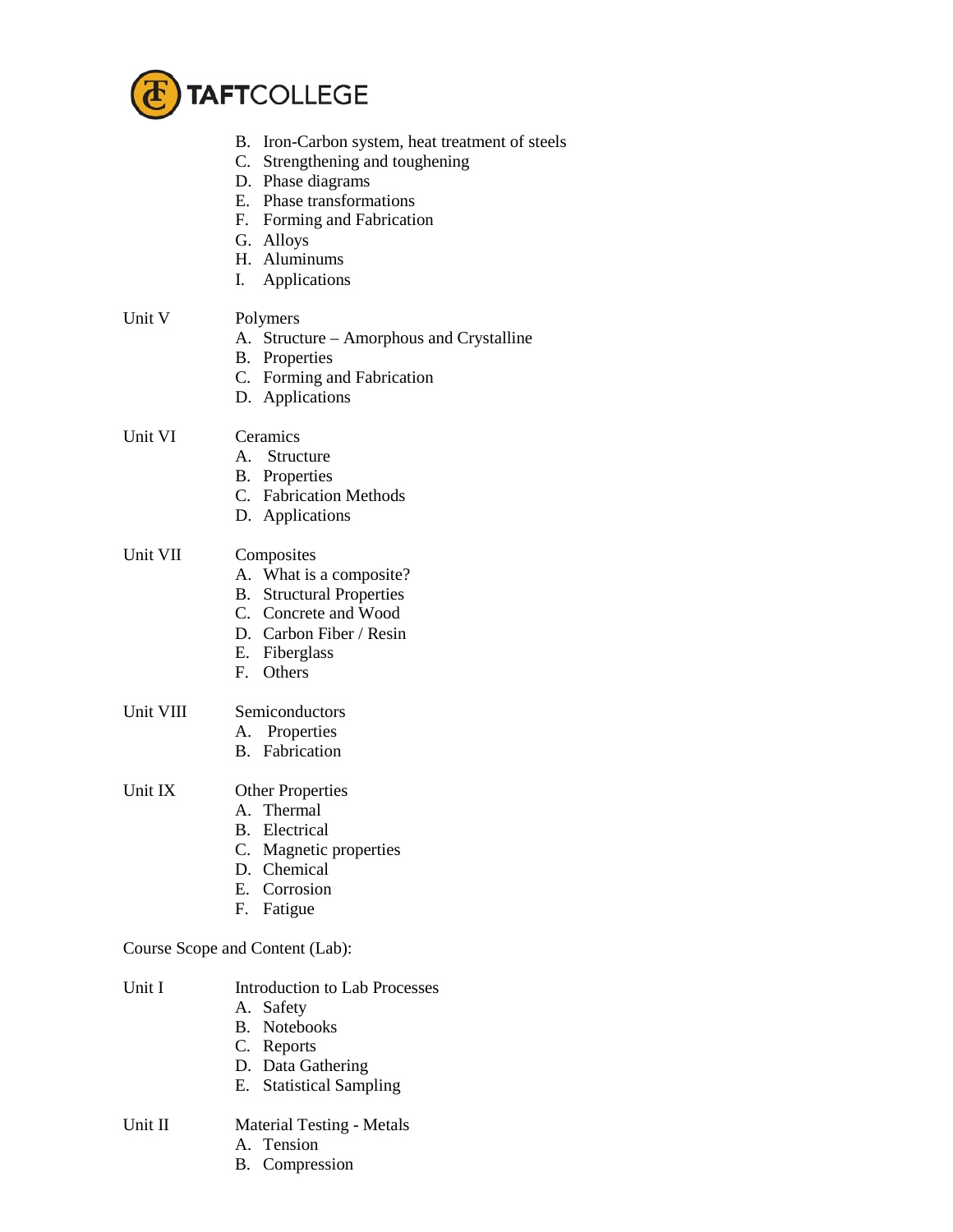

- C. Strain
- D. Impact
- E. Hardness
- F. Thermal Expansion
- G. Corrosion

Unit III Material Testing – Plastics and Composites

- A. Tension
- B. Compression
- C. Impact
- D. Conductivity
- E. Resistivity
- F. Thermoset vs. Thermoplastic

Unit IV Material Treatments and Change of Properties

- A. Cold Working/Strain Hardening
- B. Precipitation Hardening
- C. Recrystallization
- D. Annealing
- E. Cold Rolling
- F. Other

Unit V Manufacturing Methods

- A. Sand Casting
- B. Injection Molding
- C. Drawing
- D. Carbon Fiber Layup
- E. Alloying

Learning Activities Required Outside of Class:

The students in this class will spend a minimum of 6 hours per week outside of the regular class time doing the following:

- 1. Studying assigned text, handout materials and class notes
- 2. Reviewing and preparing for quizzes, midterm and final exams
- 3. Completing individual homework assignments with clear calculations and engineering problem solving techniques.
- 4. Completing lab exercise and practicals

Methods of Instruction:

- 1. Lecture, demonstrations and discussions
- 2. Individual homework assignments with emphasis on application of engineering problems solving methods.
- 3. Case Studies
- 4. Laboratory work including experimentation, data collection, analysis and interpretation and report generation
- 5. Group Problem Solving

Methods of Evaluation:

1. Quizzes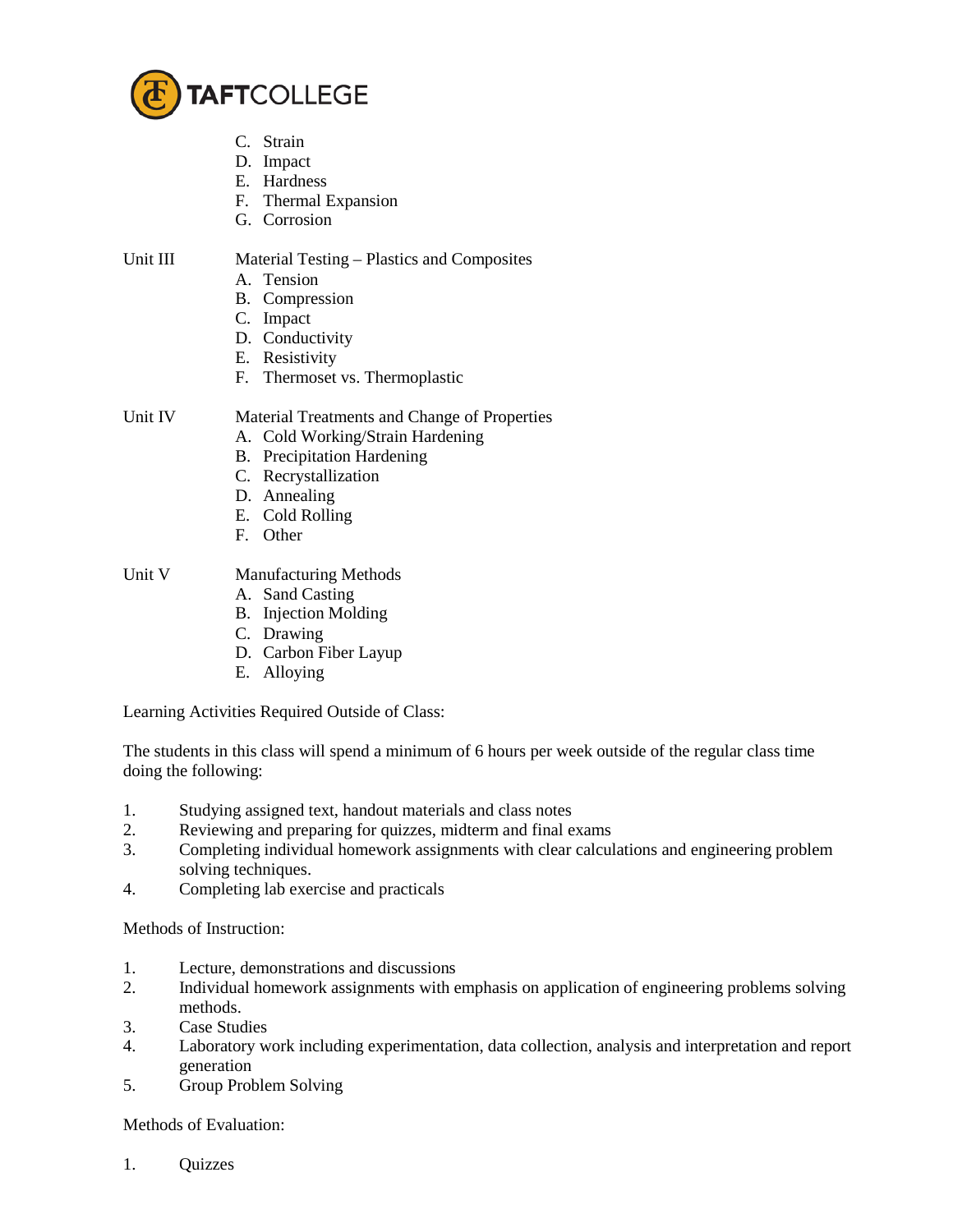

- 2. Examinations
- 3. Participation
- 4. Individual assignments and group exercises
- 5. Team Presentations
- 6. Case Studies, Lab Reports Scenarios and Written Reports

Laboratory Category: Extensive Laboratory

Pre delivery criteria: All of the following criteria are met by this lab.

- 1. Curriculum development for each lab.
- 2. Published schedule of individual laboratory activities.
- 3. Published laboratory activity objectives.
- 4. Published methods of evaluation.<br>5. Supervision of equipment mainter
- 5. Supervision of equipment maintenance, laboratory setup, and acquisition of lab materials and supplies.

During laboratory activity of the laboratory: All of the following criteria are met by this lab.

- 1. Instructor is physically present in lab when students are performing lab activities.
- 2. Instructor is responsible for active facilitation of laboratory learning.<br>3. Instructor is responsible for active delivery of curriculum.
- Instructor is responsible for active delivery of curriculum.
- 4. Instructor is required for safety and mentoring of lab activities.
- 5. Instructor is responsible for presentation of significant evaluation.

Post laboratory activity of the laboratory: All of the following criteria are met by this lab.

- 1. Instructor is responsible for personal evaluation of significant student outcomes (lab exercises, exams, practicals, notebooks, portfolios, etc.) that become a component of the student grade that cover the majority of lab exercises performed during the course.
- 2. Instructor is responsible for supervision of laboratory clean up of equipment and materials.

Supplemental Data:

| <b>TOP Code:</b>             | 090100: Engineering, General (requires |
|------------------------------|----------------------------------------|
| <b>SAM Priority Code:</b>    | E: Non-Occupational                    |
| <b>Distance Education:</b>   | Not Applicable                         |
| Funding Agency:              | Y: Not Applicable(funds not used)      |
| Program Status:              | 1: Program Applicable                  |
| Noncredit Category:          | Y: Not Applicable, Credit Course       |
| <b>Special Class Status:</b> | N: Course is not a special class       |